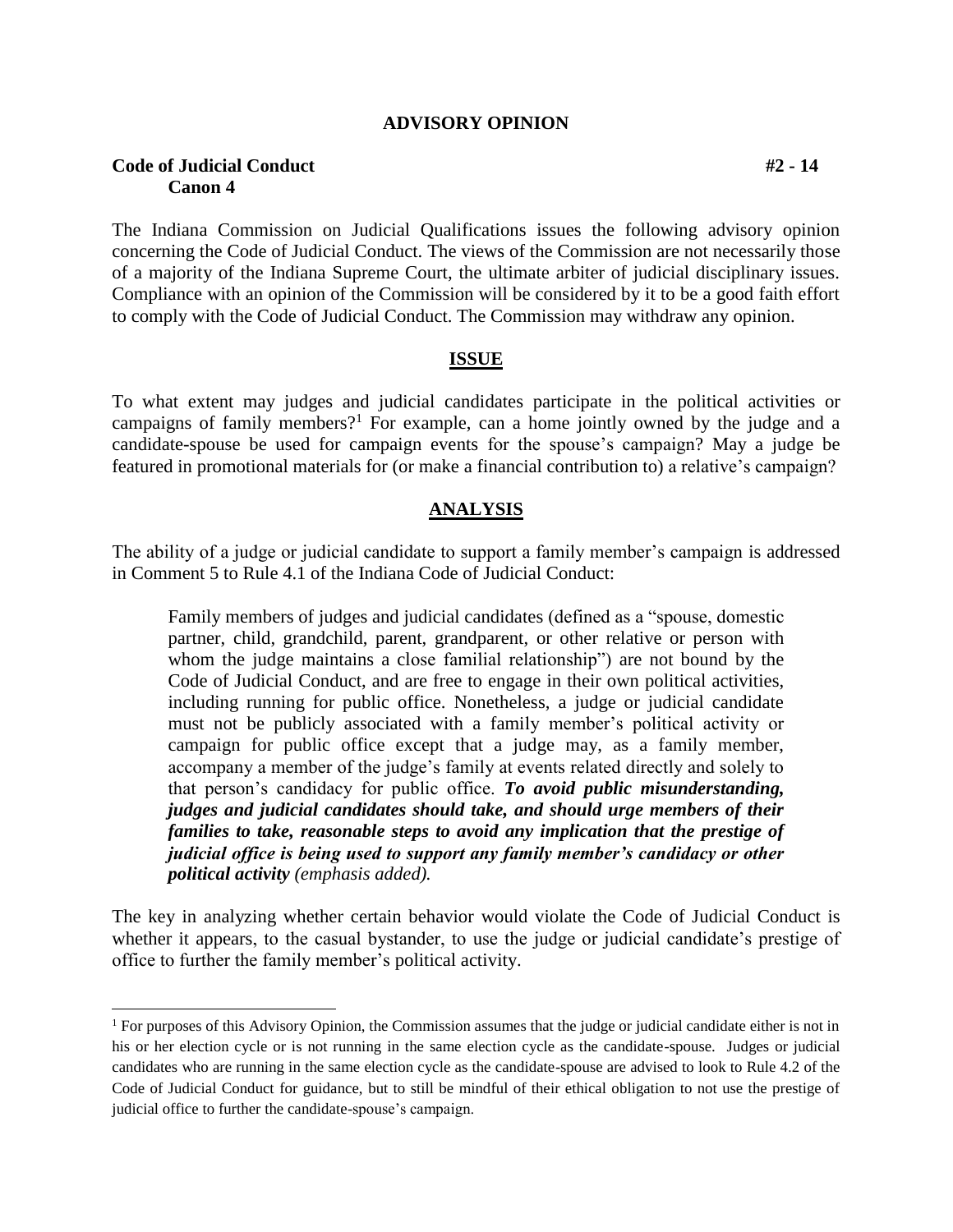Although the Commission has previously addressed limits on the ability of a judge's spouse to engage in political activities, this advisory opinion did not explore the ability or propriety of the judge to assist in these activities. *Ind. Comm'n on Jud. Qual. Op. #2-93.*

# *Can a home jointly owned by the judge and a candidate-spouse be used for campaign events?*

This question has divided various ethical bodies. The more conservative approach, espoused by the State Bar of Michigan Ethics Committee, states that a candidate-spouse's campaign events may not be held at a home or other property jointly owned with the judge. *Mich. Adv. Op. JI-30 (1990).* However, Washington has held it permissible for campaign events to be held in a jointlyowned home so long as the judge does not participate in these events, does not assist in preparations, is not present for any campaign fund-raisers held in the home, and is not identified on invitations. *Wash. Adv. Op. 86-8.* Florida's advisory committee has taken the same approach, stating that it is permissible for the candidate-spouse to hold meetings in the family home if the judge does not actively serve as a host. *Fla. Adv. Op. 87-22.*

A similar question arises with campaign signs placed outside a home. Oklahoma has held that, although a judge should discourage the candidate-spouse from placing a campaign sign in the yard of their jointly-owned home, this action is permissible if it is made clear that placement is the spouse's decision, not the judge's. *Okl. Jud. Ethics Adv. Panel, Jud. Ethics Op. 2000-7.* As a practical matter, it is unclear how a judge would convey that a yard sign was placed at the behest of the judge's spouse and not the judge – therefore, any placement of yard signs or other public indications of support toward a candidate are best avoided.

Judges who face these issues should ask themselves whether the use of jointly-owned property would appear, to the average bystander, to be an impermissible abuse of the judge's prestige. While the Commission believes that a blanket prohibition on use of any jointly-owned property is not necessary, the Commission thinks it imprudent for a judge to publicly assist<sup>2</sup> the candidatespouse in preparations for an event hosted in their home, as such conduct may give members of the public the perception that the judge is using the prestige of judicial office to promote his/her spouse's campaign. Further, if the jointly-owned property is heavily decorated with vestiges of the judge's career, it may be wise to move campaign events elsewhere.

# *May a judge appear in promotional photos with a campaigning family member?*

 $\overline{a}$ 

Most states agree that a judge may publicly provide factual information about the candidatespouse's background or family (but not the candidate's qualifications for office). *See Mich. Adv. Op. JI-30 (1990); Mass. Adv. Op. 99-16*. However, several states have taken a conservative approach to the judge's role in a family member's campaign by barring any use of the judge's picture, name, or title in campaign materials. *See Ala. Adv. Op. 82-143, Texas Adv. Op. 180 (1995).* On the other end of the spectrum, several states have held that the judge can be identified by his or her title in campaign promotional materials so long as these materials also identify the occupations of all other family members featured. *New Mexico Adv. Op. 89-2; Ohio Adv. Op. 2001-1; Mass. Adv. Op. 99-16.*

<sup>2</sup>This advice does not prohibit a judge from providing behind-the-scenes assistance to a candidate-spouse's or family member's campaign, such as preparing envelopes for campaign materials to be mailed to potential voters or donors.